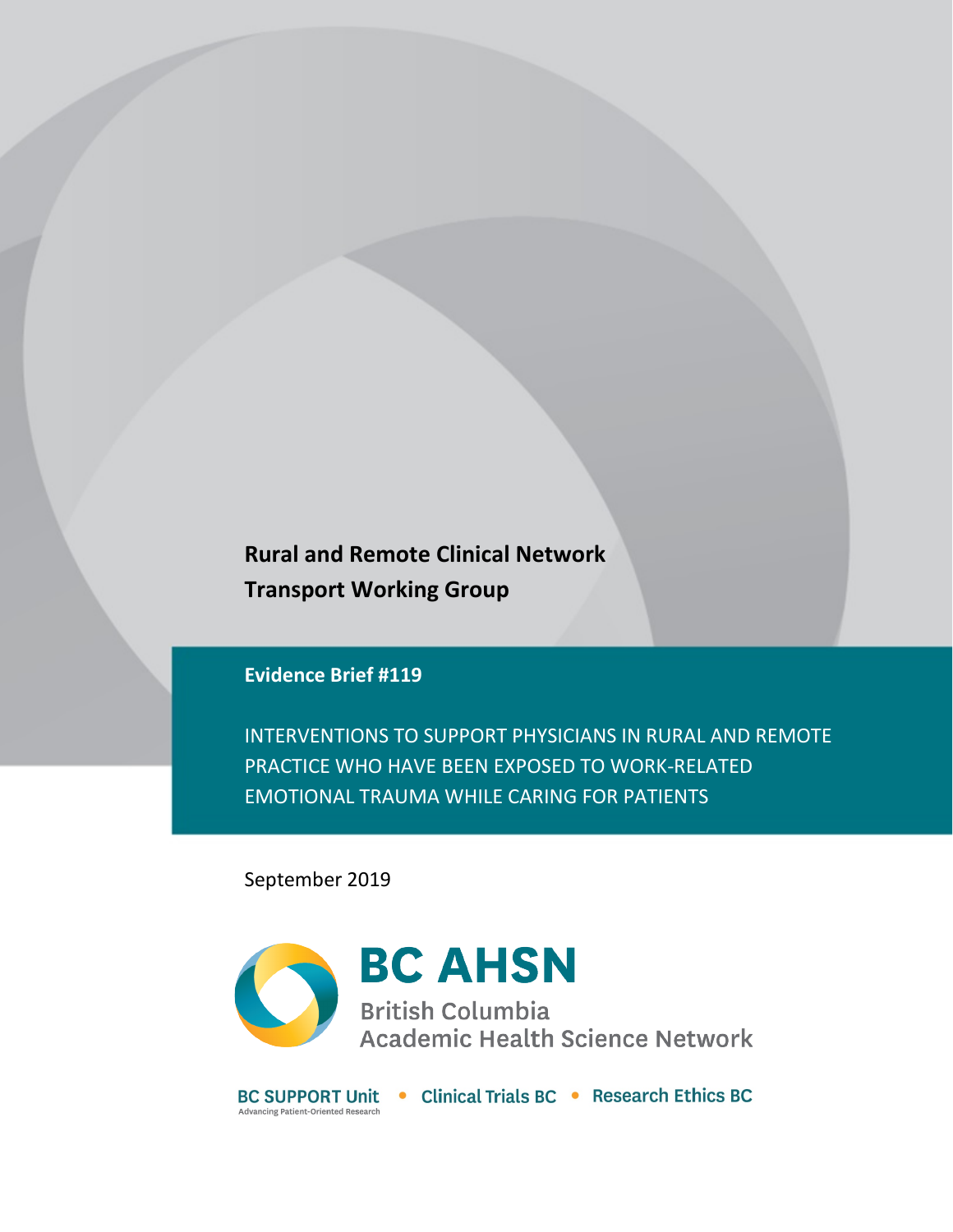# **Contents**

Report Prepared by: Karen S. Palmer and Tom Noseworthy, September 2019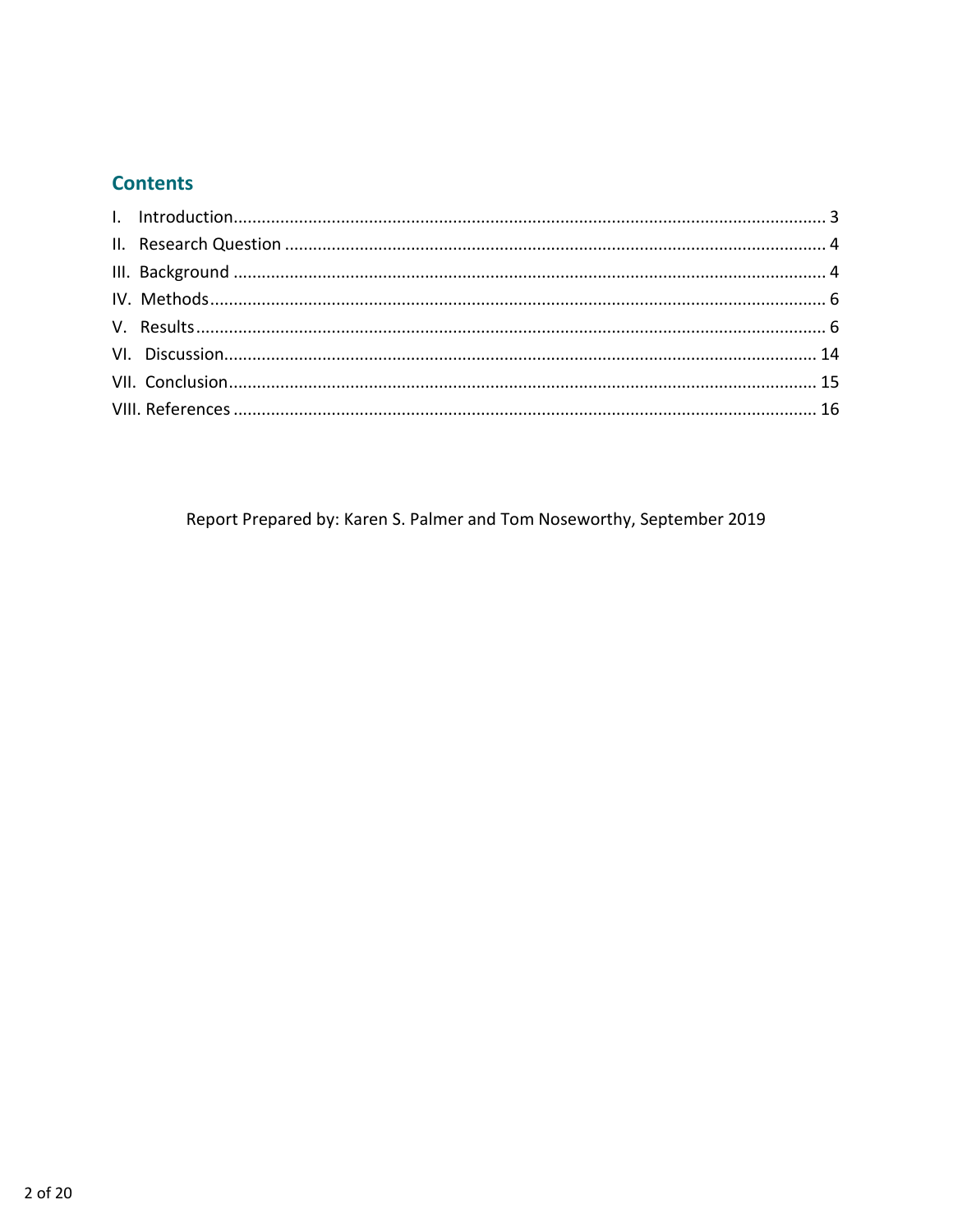# **INTERVENTIONS TO SUPPORT PHYSICIANS IN RURAL AND REMOTE PRACTICE WHO HAVE BEEN EXPOSED TO WORK-RELATED EMOTIONAL TRAUMA WHILE CARING FOR PATIENTS**

### <span id="page-2-0"></span>**I. Introduction**

The Rural Coordinating Center for British Columbia (RCCBC) and the British Columbia Academic Health Science Network (BC AHSN) are working collectively and collaboratively to improve outcomes and value for residents and caregivers living in rural and remote British Columbia. To this end, BC AHSN is supporting the Rural and Remote Clinical Network. This evolving Clinical Network focuses on achieving the Quadruple Aim[∗](#page-2-1), which includes "improving the work life of health care providers."**[1](#page-15-1) [2](#page-15-2)** As such, part of BC AHSN's work in Rural and Remote Care includes various initiatives to support the well-being of physicians working in rural and remote practice. In particular, this evaluation assesses the evidence on interventions to support health care providers following high-acuity, low-volume clinical events.

Previous key informant interviews undertaken by RCCbc with rural physicians have shown that:

"Stress and personal emotional trauma surrounding challenging clinical events has emerged as a key concern of many currently working in rural communities. Many physicians avoid isolated environments for these reasons and we lose others if a bad outcome or near miss is experienced, particularly if occurring alone and without support. Most of our small communities have a single physician available at night and on weekends. In some communities, particularly isolated First Nations communities, health services are provided by nurses. This health care provider is responsible for diagnosis and treatment, recognition of transport need, patient support until launch, and facility debriefing afterward. There may be recognition of one's limitations with resources immediately at hand (e.g. professional skill set, staff and operational resources). They often also wear the responsibility of a poor outcome within the suffering community. As a result of these types of events, many suffer from feelings of isolation, burnout, experience mental health impacts and/or may leave the community."

<span id="page-2-1"></span><sup>∗</sup> In 2008, Berwick and colleagues at The Institute for Health Improvement (IHI) created a framework describing three aims needed to delivery high value care, the Triple Aim. These include improving the individual experience of care; improving the health of populations; and reducing the per capita cost of health care. In 2014, Bodenheimer and colleagues added a fourth aim, namely improving the experience of those who provide care. Without attention to care providers themselves, the other three goals become even harder to achieve.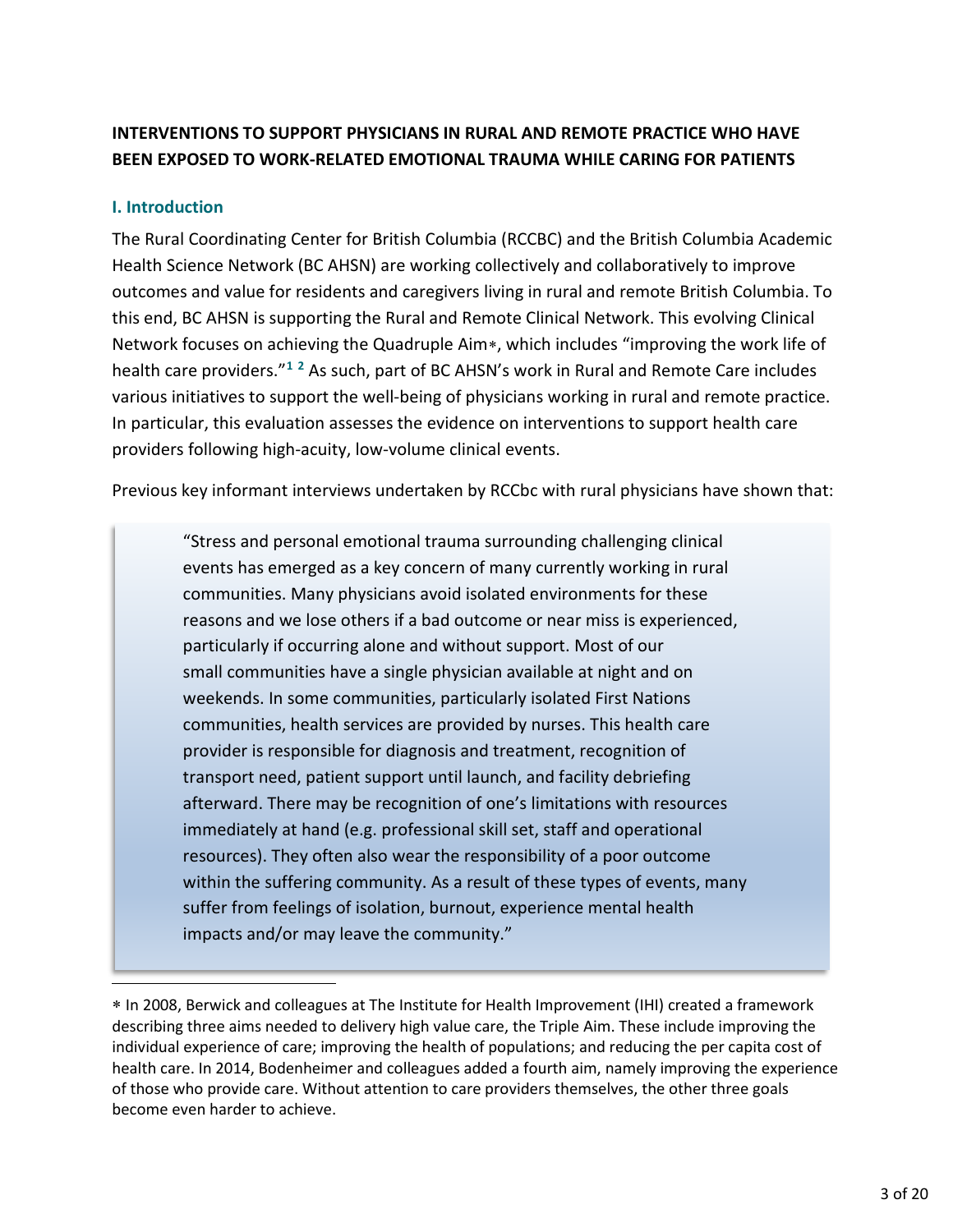"There is no current ability within our system to systematically identify and mitigate these stressors. However, since many of these challenging events require patient transport out of the community, there is an opportunity, through partnership with BCEHS, to use transport data to identify when a highacuity clinical event has occurred in order to follow up and provide support as needed for those involved."**[3](#page-15-3)**

Once we identify physicians and other care providers who have been involved in a high-acuity, low-frequency clinical event, what is the most appropriate intervention to support them? This research evaluates the evidence on effective interventions to support rural and remote physicians in this circumstance.

#### <span id="page-3-0"></span>**II. Research Question**

What is the most effective, evidence-based, early intervention/rapid response model to support physicians in rural and remote practice who have been exposed to work-related emotional trauma while caring for patients, potentially predisposing them to adverse effects, such as the occupational phenomenon of "burnout", or sometimes called "second victim"**[4](#page-15-4)**?

### <span id="page-3-1"></span>**III. Background**

Evidence shows that, "Witnessing patient harm is a difficult, yet expected, experience for health care providers. However, the shock from unanticipated patient harm or medical error involvement, especially errors that result in patient injury, can be particularly damaging to one's well-being."**[5](#page-15-5)** Affected populations may include not only physicians themselves, but also

<span id="page-3-3"></span>**What is the most effective, evidence-based, early intervention/rapid response model to support physicians in rural and remote practice who have been exposed to work-related emotional trauma while caring for patients, potentially predisposing them to adverse effects, such as the occupational phenomenon of "burnout", or sometimes called "second victim"?**

<span id="page-3-2"></span>colleagues, family members, patients, and the health care system.

Some have used the term "second victim" (with patients being the first victims) to describe the phenomenon of caregivers who experience work-related emotional trauma.<sup>5</sup> Others have expressed concern about this term and the characterization of physicians as "victims", arguing that, "By referring to themselves as victims, healthcare professionals and institutions subtly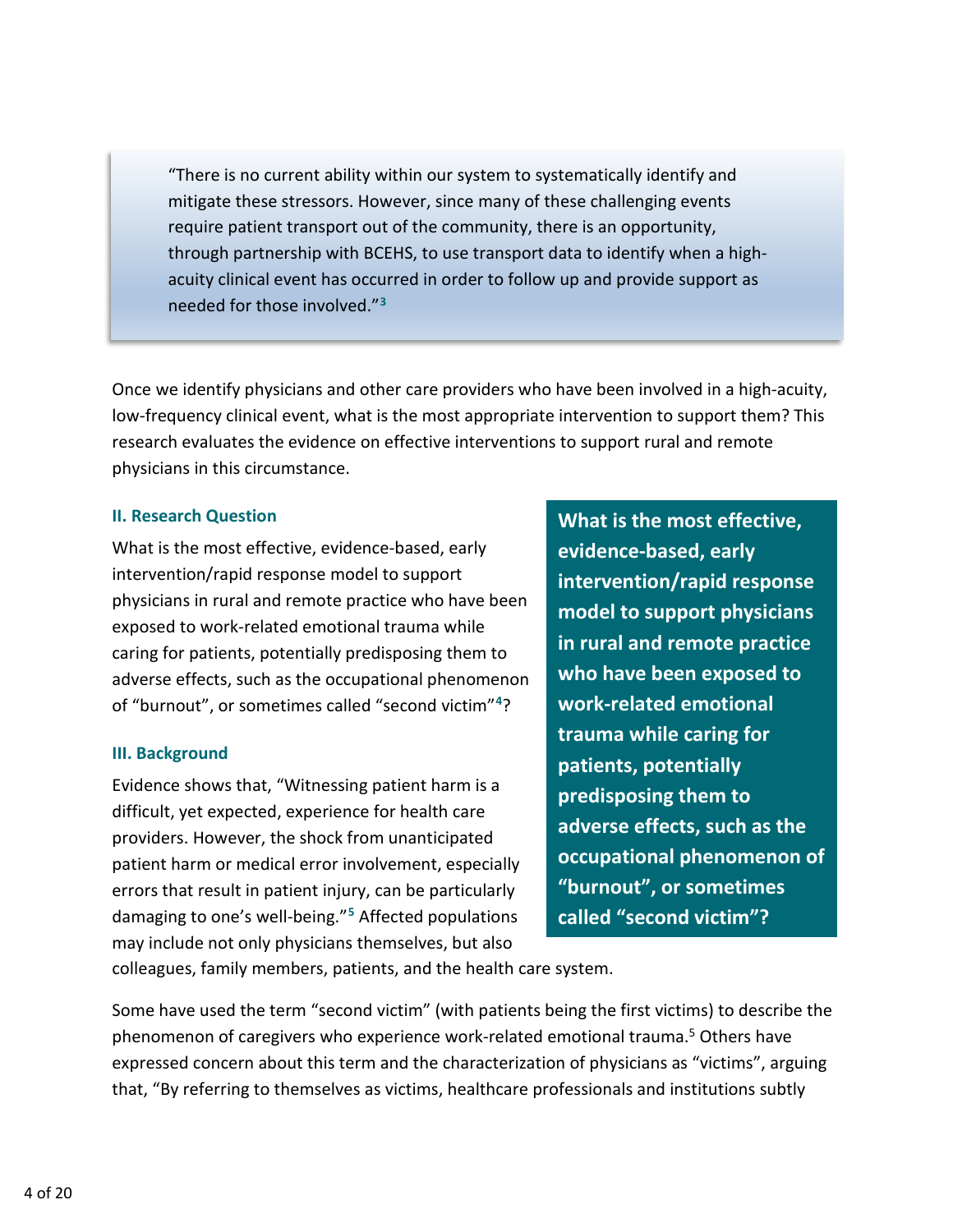promote the belief that patient harm is random, caused by bad luck, and simply not preventable. This mindset, they suggest, is incompatible with the safety of patients and the accountability that patients and families expect from healthcare providers.**[6](#page-15-6)** Irrespective of the term used, physicians who are exposed to occupational trauma may be predisposed to adverse effects, such as the occupational phenomenon of "burnout".

According to WHO<sup>4</sup>, "burn-out" is now defined in ICD-11 as follows:

"Burn-out is a syndrome conceptualized as resulting from chronic workplace stress that has not been successfully managed. It is characterized by three dimensions:

- feelings of energy depletion or exhaustion;
- increased mental distance from one's job, or feelings of negativism or cynicism related to one's job; and
- reduced professional efficacy.

Burn-out refers specifically to phenomena in the occupational context and should not be applied to describe experiences in other areas of life."

Resiliency training may be helpful in "addressing unavoidable suffering, but it is the wrong treatment for the organizational pathologies that lead to avoidable suffering".**[7](#page-15-7)** In other words, resiliency training is not a solution for the structural causes of burnout.

"Most studies on unanticipated or preventable patient harm cite the need for additional support services for those affected by the symptoms associated with medical error involvement.["5](#page-3-2)

"Since the 1990s, clinicians have been increasingly involved in attempts to develop interventions that might mitigate against the effects of trauma and prevent the onset of chronic

<span id="page-4-0"></span>PTSD. For several years, single-session interventions such as psychological debriefing were a widely used and popular form of intervention. Debriefing came under increasing scrutiny in the 1990s and has been the subject of one Cochrane Review first published in 1998 and subsequently updated (Rose 2002). Other reviews reported similar findings (van Emmerik 2002; Bastos 2015). The lack of evidence for the efficacy of singlesession individual debriefing has therefore led many experts in the field to caution against its use (e.g. NICE 2018)."**[8](#page-15-8)** The World Health Organization has concluded that, "Single-session psychological debriefing should not

**Single-session psychological debriefing should not be used for people exposed recently to a traumatic event as an intervention to reduce the risk of post-traumatic stress, anxiety, or depressive symptoms. The strength of this recommendation is classified as "strong".**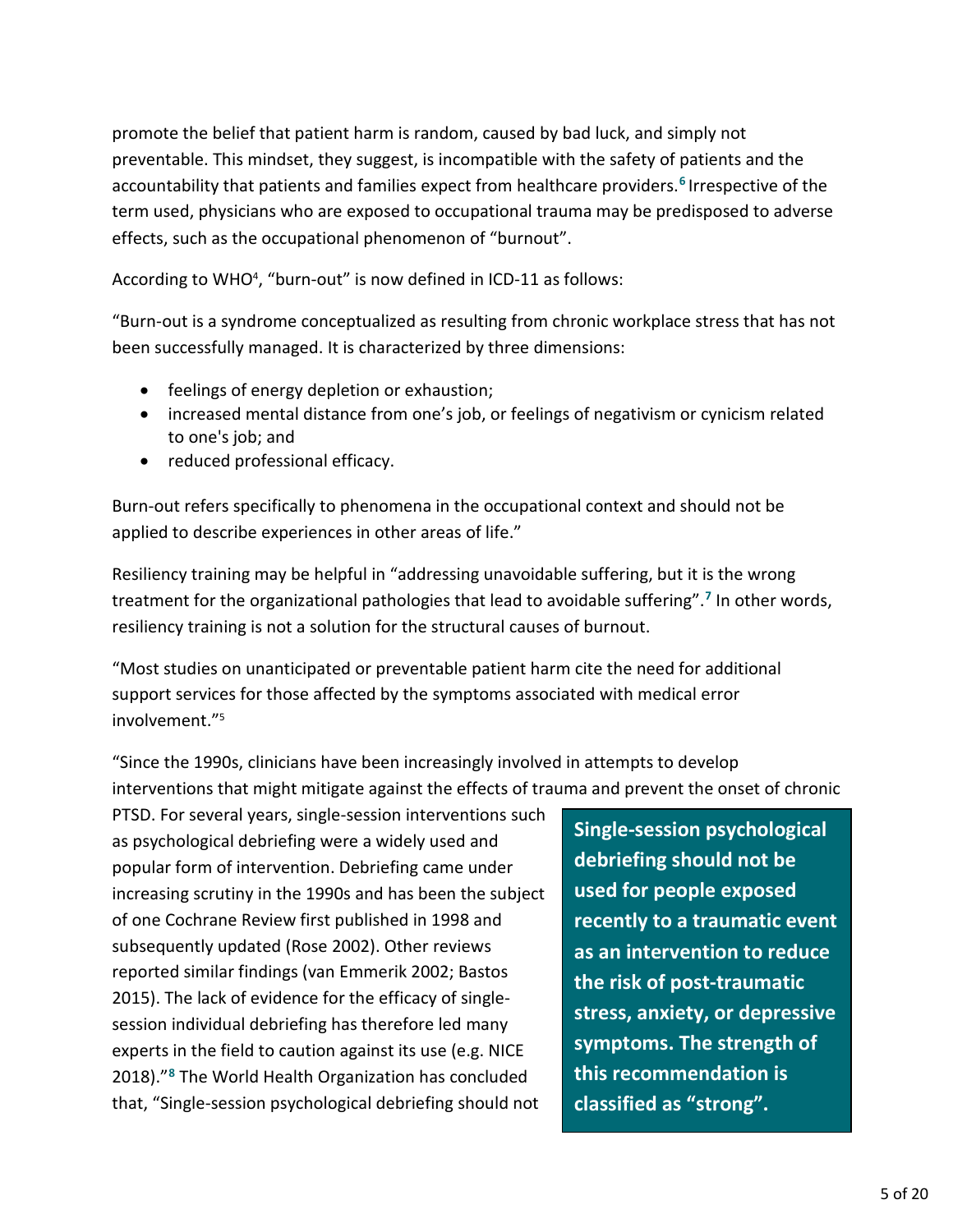be used for people exposed recently to a traumatic event as an intervention to reduce the risk of post-traumatic stress, anxiety, or depressive symptoms." The strength of this recommendation is classified as "strong".**[9](#page-15-9) [10](#page-15-10)**

"Increasingly the field has turned its attention to other models of intervention (Kearns 2012; Qi 2016). These models have included:

- <span id="page-5-3"></span><span id="page-5-2"></span>• multiple-session interventions aimed at any individual exposed to a traumatic event with the aim of preventing the development of PTSD
- interventions aimed at individuals with a known or suspected specific risk factor
- interventions aimed at individuals who are clearly symptomatic.

For example, psychological first aid has been increasingly prescribed as an initial form of intervention (NCTSN/NCP 2006). Psychological first aid refers to the provision of basic comfort, information, support and attendance to immediate practical and emotional needs. Brief forms of CBT offered from around two weeks' post incident have been proposed as interventions to prevent the onset of PTSD and to treat those who develop symptoms in the early stages after a trauma. Interventions aimed at enhancing social support have also been suggested (Litz 2002; Ormerod 2002). Several recent studies have been conducted to evaluate some of these forms of intervention.["8](#page-4-0)

## <span id="page-5-0"></span>**IV. Methods**

- 1. selective review of literature
- 2. e-scan of organizations that provide emergency services and medical care in rural/remote settings
- 3. key informant interviews with leaders in organizations that provide emergency services and medical care in rural/remote settings

# <span id="page-5-1"></span>**V. Results**

## **A. Potential interventions**

Potential interventions to support those who have been exposed to work-related emotional trauma include, for example: Employee Assistant Programs; Patient Safety; Rapid Response Teams; Root-Cause-Analysis (RCA); Morbidity and Mortality conference; Peer-to-Peer support (e.g. Critical Incident Stress Management-CISM) (i.e. Burlison ref 17, 19 24-27). Trauma-focused cognitive behavioural therapy (CBT) (see Bisson 2013; Bradley 2005), and eye movement desensitization and reprocessing (EMDR) (NICE 2018), have the strongest evidence base.<sup>8</sup>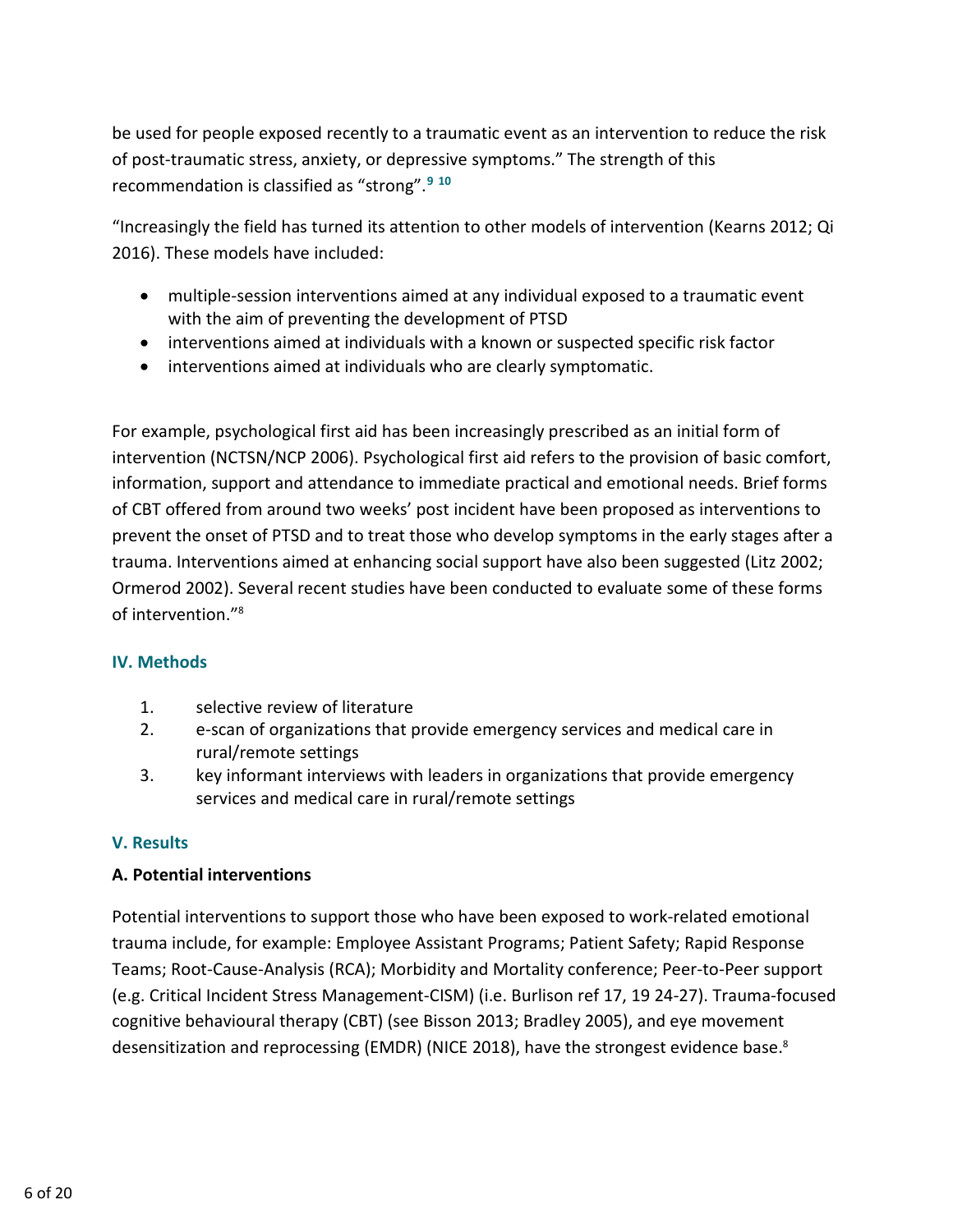## **B. Summary of 2019 Cochrane Systematic Review**

The best evidence available comes from a Cochrane systematic review published August 8, 2019. <sup>[8](#page-4-0)</sup> This study systematically reviewed the worldwide evidence on the efficacy of psychological multiple-session (two or more sessions) interventions aimed at preventing PTSD in individuals exposed to a traumatic event but not identified as experiencing any specific psychological difficulties, in comparison with control conditions (e.g. usual care, waiting list and no treatment) and other psychological interventions. The key points of this study are described in sub-sections 1-10 below:

**1. Inclusion criteria:** any multiple session (two or more) non-pharmaceutical early psychological interventions designed to prevent symptoms in adults who experienced a traumatic event that met the DSM-IV A1 criterion for PTSD, offered by one or more health professionals or lay person, and begun within 3 months of the traumatic incident.

**2. Exclusion criteria:** single-session individual/group interventions (they were the subject of a separate Cochrane Review) aimed at treating individuals identified as symptomatic.

### **3. Number of studies:** n=27 studies

### **4. Number of participants:** n=3964

### **5. Exposures:**

- parents of children admitted to pediatric intensive care unit PICU (Als 2015, Kazak 2005, Lindwall 2014);
- bus drivers (Andre 1997);
- soldiers (Biggs 2016);
- maternity/pre-term NICU (Borghini 2014);
- victims of motor vehicle accidents MVA (Brom 1993; Wang 2015);
- survivors of critical illness (Cox 2018, Jones 2010);
- families end-of-life care (Curtis 2016);
- traumatic childbirth (Gamble 2005, 2010; Ryding 1998, 2004; Taghizadeh 2008);
- pilots (Gidron 2001; Zazick 2001);
- patients with implanted cardioverter defibrillators (Irvine 2011);
- patients post-intensive care (Jensen 2016);
- armed robbery (Marchand 2006);
- injury patients (Mouthaan 2013);
- trauma patients (Rothbaum 2012);
- snakebite victims (Wijesinghe 2015)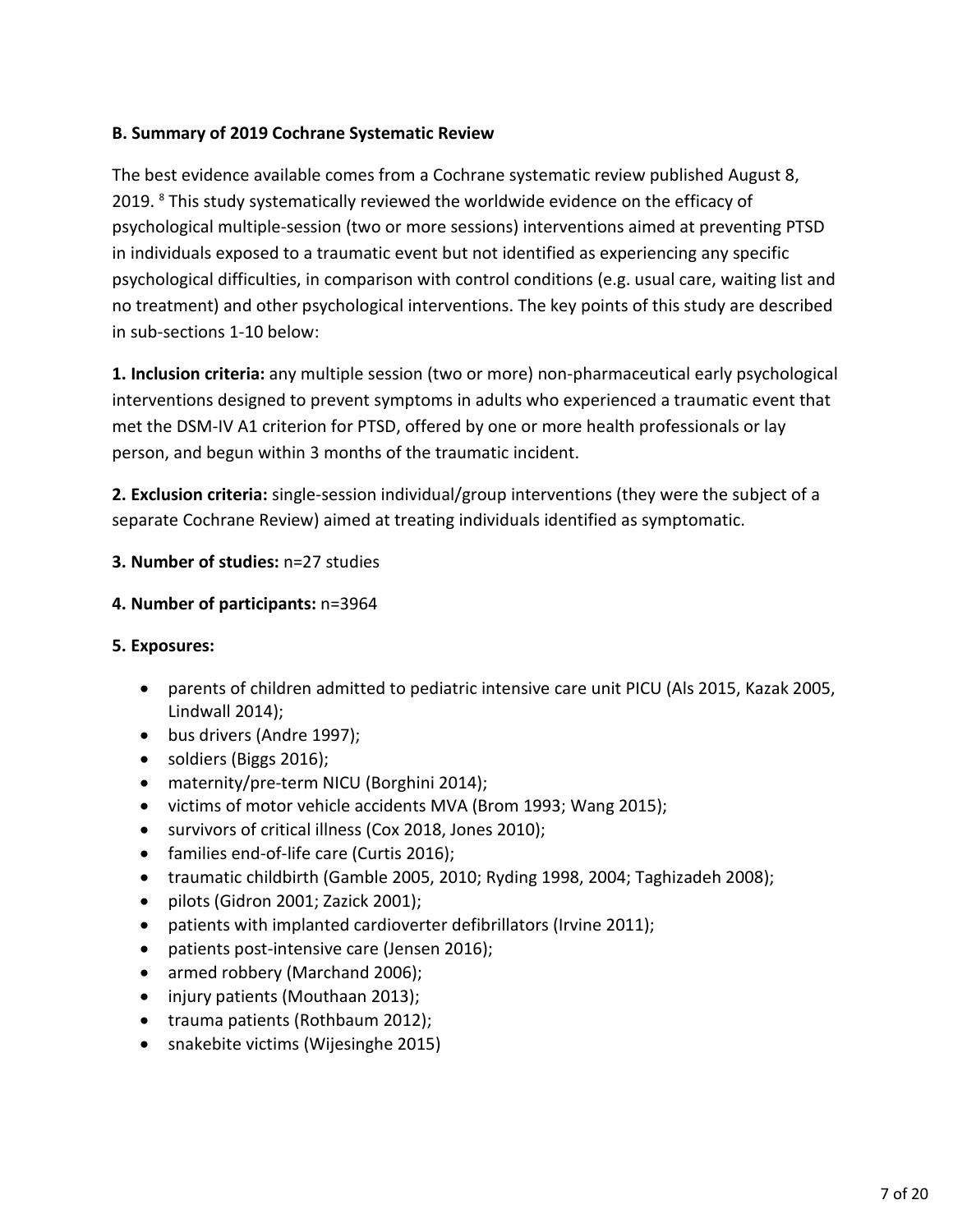## **6. Analyses:** meta-analysis n=21 studies (2721 participants)

- multiple session early psychological intervention vs treatment as usual n=17
- multiple session early psychological intervention with active control condition n=4

**7. A1-PTSD Criterion:** development of characteristic symptoms following exposure to an extreme traumatic stressor involving direct personal experience of an event that involves actual or threatened death or serious injury, or other threat to one's physical integrity; or witnessing an event that involves death, injury, or a threat to the physical integrity of another person; or learning about unexpected or violent death, serious harm, or threat of death or injury experienced by a family member or other close associate.**[11](#page-16-0)**

### **8. Intervention categories:**

"a. trauma-focused cognitive behavioural therapy (TF-CBT) - any psychological intervention that predominantly used trauma-focused cognitive, behavioural or cognitive-behavioural techniques. This category included exposure therapy;

b. stress management/relaxation - any psychological intervention that predominantly taught relaxation or anxiety/stress management techniques;

c. TF-CBT group therapy - any approach delivered in a group setting that predominantly used trauma-focused cognitive, behavioural or cognitive-behavioural techniques;

d. CBT - any psychological intervention that predominantly used non-trauma-focused cognitive, behavioural or cognitive behavioural techniques. This category excluded the use of exposure therapy;

e. EMDR - any psychological intervention that predominantly used EMDR;

f. non-trauma-focused CBT group therapy - any approach delivered in a group that predominantly used non-trauma-focused cognitive, behavioural or cognitivebehavioural techniques;

g. other psychological intervention - any psychological intervention that predominantly used non-trauma-focused techniques that would not be considered cognitive, behavioural or cognitive-behavioural techniques. This category included nondirective counselling, psychodynamic therapy and hypnotherapy.

*A priori* eligible interventions included non-pharmaceutical interventions that were not based or only partially based on a specified theoretical model but that nevertheless aimed to reduce symptoms of traumatic stress, to include the following categories: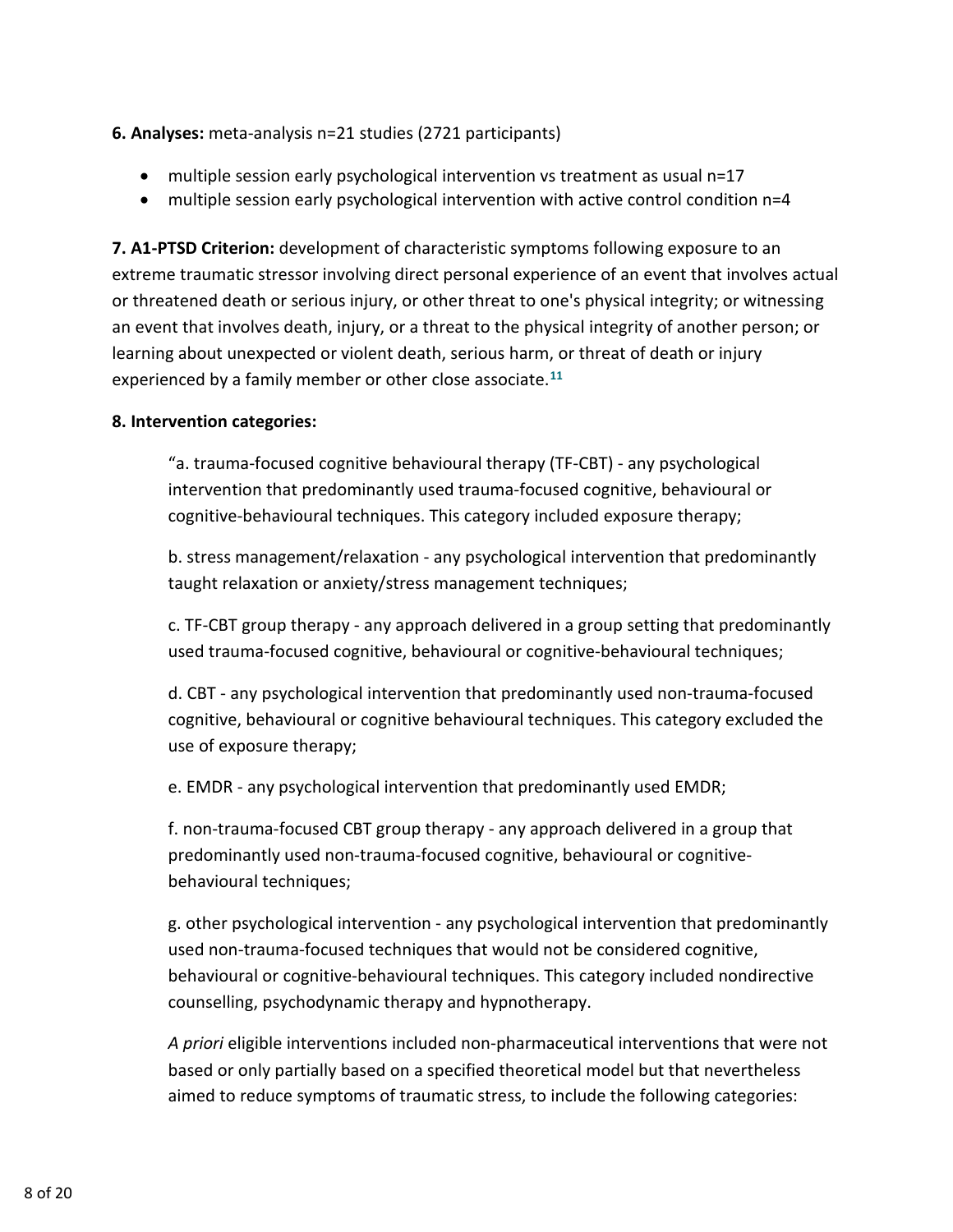a. Education or information giving intervention – any intervention which predominantly provided only education or information about possible future difficulties or offered advice about constructive means of coping, or both.

b. Stepped care - any *a priori* specified care plan which offered intervention in a stepped care manner based on the continuing needs of the included participants.

c. Interventions aimed at enhancing positive coping skills and improving overall well-being - any non-pharmaceutical intervention that aimed to improve wellbeing such as an occupational therapy intervention, an exercise-based intervention or a guided self-help intervention.

*A priori* trials considered included:

- a. psychological intervention versus waiting list or usual care control;
- b. psychological intervention versus other psychological intervention.

From prior knowledge of the literature, it was clear that a number of different forms of intervention had been evaluated on differing participant groups. Several studies were thought to have offered intervention to all individuals exposed. Others were known to have evaluated interventions for those who met inclusion based on predictors of future risk. The researchers decided to undertake comparison of all interventions together initially and to undertake sub-analysis on specific interventions and interventions targeted at individuals meeting specific risk factors, as appropriate.["8](#page-4-0)

## **9. Authors' Conclusions:**

"While the review found some beneficial effects of multiple-session early-psychological interventions in the prevention of PTSD, the certainty of the evidence was low due to the high risk of bias in the included trials. The clear practice implication of this is that, at present, multiple session interventions aimed at everyone exposed to traumatic events cannot be recommended. There are a number of ongoing studies, demonstrating that this is a fast-moving field of research. Future updates of this review will integrate the results of these new studies.["8](#page-4-0)

**At present, multiple session interventions** *aimed at everyone exposed* **to traumatic events cannot be recommended. There are a number of ongoing studies, demonstrating that this is a fast-moving field of research.**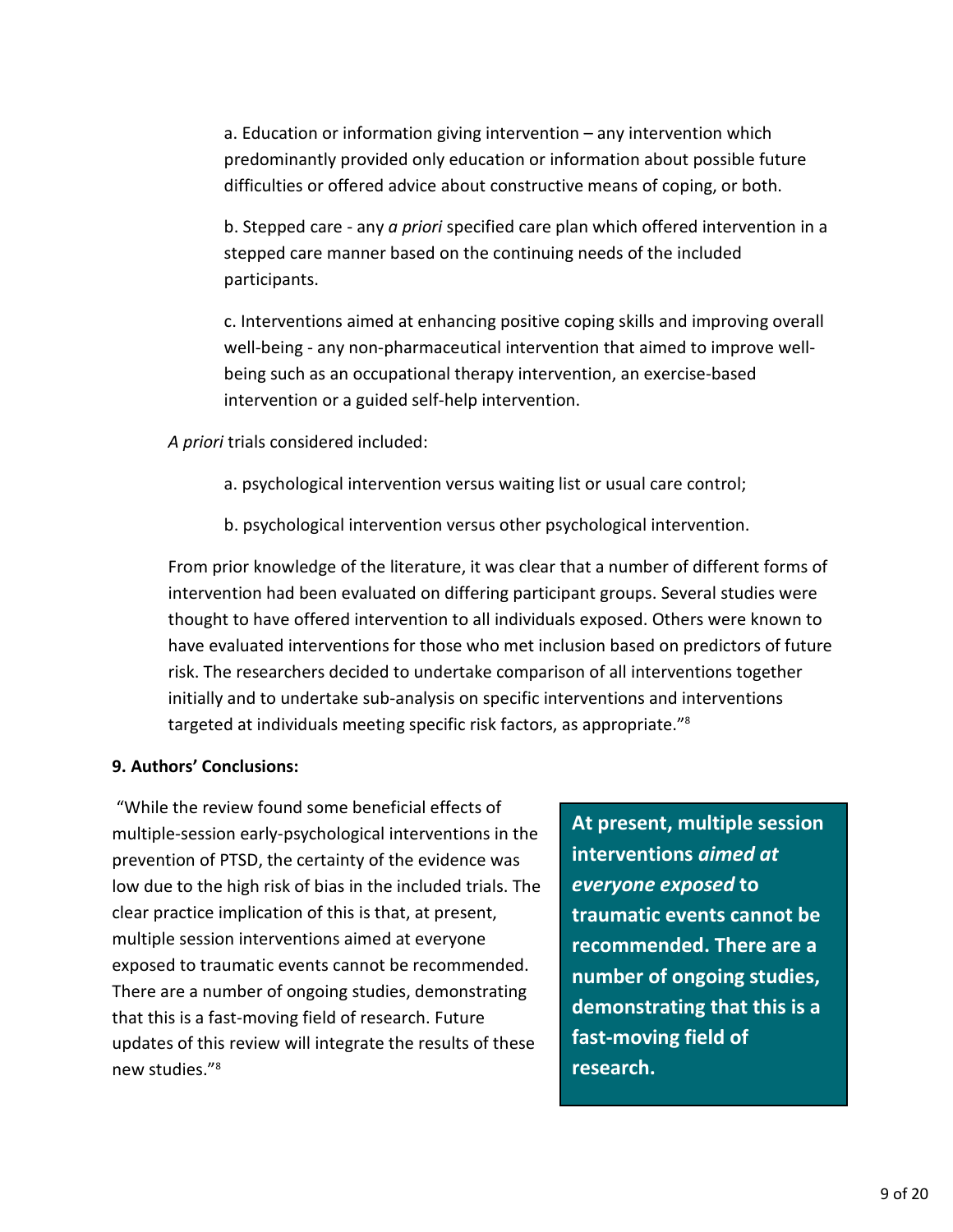### **10. Summary of Evidence from Systematic Review**

After reviewing all studies included in the Cochrane systematic review, and based on subsequent to email communications with the lead author of that study, Dr. Neil Edwards, a member of Cardiff University's Traumatic Stress Research Group who undertakes research in

the field of psychological trauma and PTSD **[12](#page-16-1)**, I draw the following conclusion:

• There are no studies in which the inclusion criteria were: (1) physicians at risk of workrelated emotional trauma, (2) which satisfy the criterion of multiple session (i.e. 2 or more) early intervention (i.e. intervention beginning within 3 months of the trauma exposure), and (3) which compared with control conditions and other psychological interventions.

# **C. Other Evidence from Non-Comparator Studies and Key Informant Interviews**

Given that there are no studies that examine the most effective, evidence-based, early intervention/rapid response model to support physicians in rural and remote practice who have been exposed to work-related emotional trauma while caring for patients, we are left with the

**There are no studies in which the inclusion criteria were: (1) physicians at risk of work-related emotional trauma, (2) which satisfy the criterion of multiple session (i.e. 2 or more) early intervention (i.e. intervention beginning within 3 months of the trauma exposure), and (3) which compared with control conditions and other psychological interventions.**

evidence (1) from non-comparator studies and therefore not eligible for inclusion in the 2019 systematic review; and (2) key informant interviews with leaders in organizations that provide care or rescue services in rural/remote settings.

### **1. Non-Peer-to-Peer interventions:**

### **a. McMaster University Physician Wellness[13](#page-16-2)**

This program offers links to a range of "wellness" interventions for physicians in Ontario, including the Ontario Medical Association's Physician Health Program & Professionals Health Program, e-PhysicianHealth, CMPA's Physician Wellness, Depression Centre, and Panic Centre.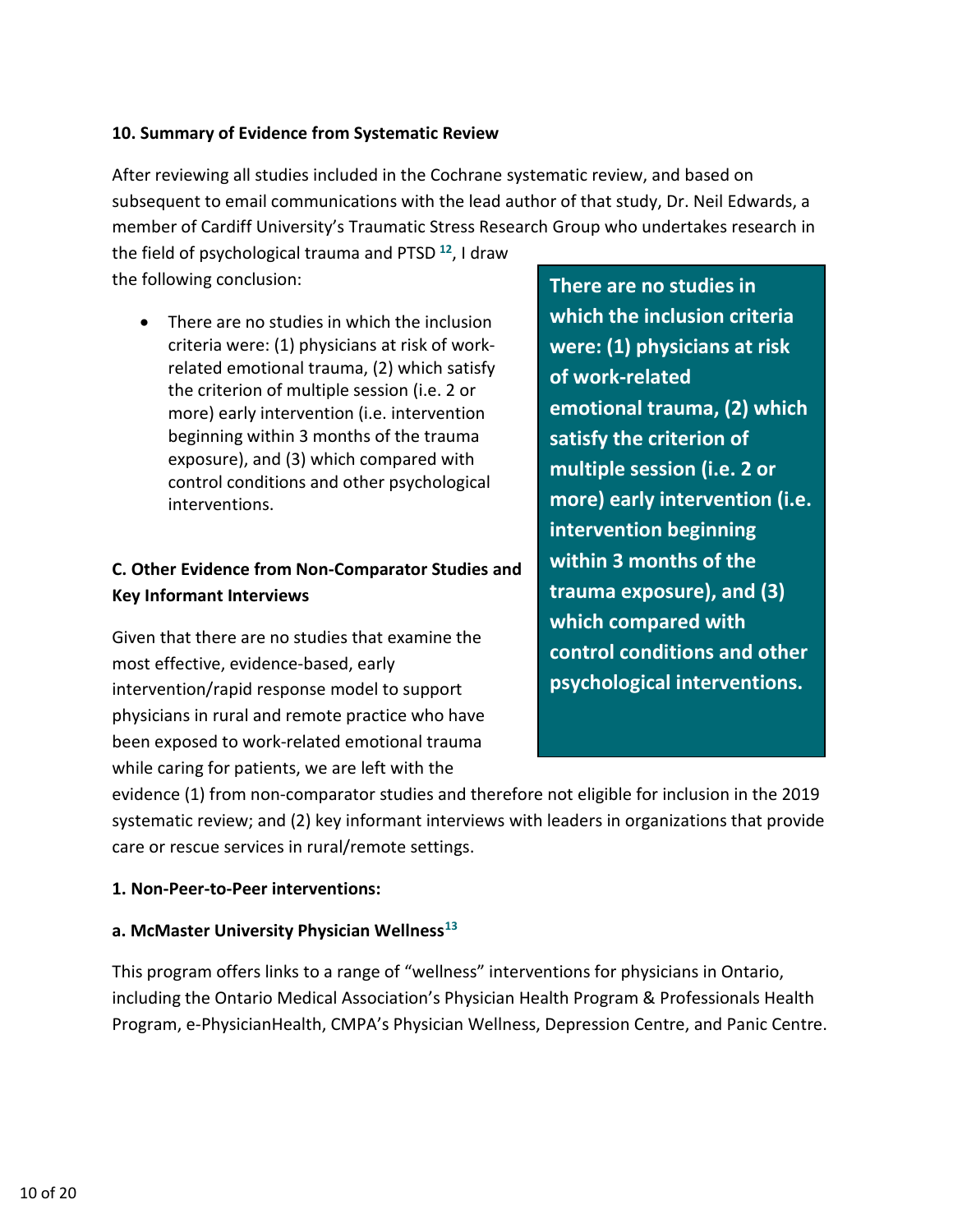## **b. Various CBT and stress management interventions**

These interventions are not specific to physicians, are not peer-to-peer, and have varying degrees of efficacy. Evidence from these studies is reported in the aforementioned systematic review.

## **2. Peer-to-Peer interventions:**

Evidence from "second victim" research suggests that peer-to-peer support is the approach preferred by physicians themselves.<sup>5</sup> This preference for peer-to-peer interventions is corroborated by informal key informant interviews with rural physicians undertaken by RCCbccollaborators. Three peer-to-peer models—CISM, forYou, and Transforming our Work: Thriving in Medicine—are the most widely described, either in the literature or by key informants.

## **a. Critical Incident Stress Management (CISM)**

CISM**[14](#page-16-3) [15](#page-16-4)** is "an adaptive, short-term psychological helping-process that focuses solely on an immediate and identifiable problem. It can include pre-incident preparedness, to acute [crisis](https://en.wikipedia.org/wiki/Crisis_management)  [management,](https://en.wikipedia.org/wiki/Crisis_management) to post-crisis follow-up. Its purpose is to enable people to return to their daily routine more quickly and with less likelihood of experiencing [post-traumatic stress](https://en.wikipedia.org/wiki/Post-traumatic_stress_disorder)  [disorder](https://en.wikipedia.org/wiki/Post-traumatic_stress_disorder) (PTSD)."**[16](#page-16-5)**

Importantly, evidence critical of Critical Incident Stress Management suggests that it should only be used for secondary victims, such as responding emergency services personnel, and was never intended to treat primary victims of trauma.**[17](#page-16-6)**

CISM is a comprehensive range of integrated services, procedures, and intervention strategies designed to mitigate the effects of exposure to a critical incident. The core components**[18](#page-16-7)** of CISM are:

- <span id="page-10-0"></span>• Pre-Crisis Preparation
- Mobilization/Demobilization and Crisis Management Briefing (CMB)
- Defusing
- Critical Incident Stress Debriefing (CISD)
- Individual (One-On-One) Crisis Intervention
- Family Crisis Intervention
- Follow-up Services

**Evidence critical of Critical Incident Stress Management suggests that it should only be used for secondary victims, such as responding emergency services personnel, and was never intended to treat primary victims of trauma.**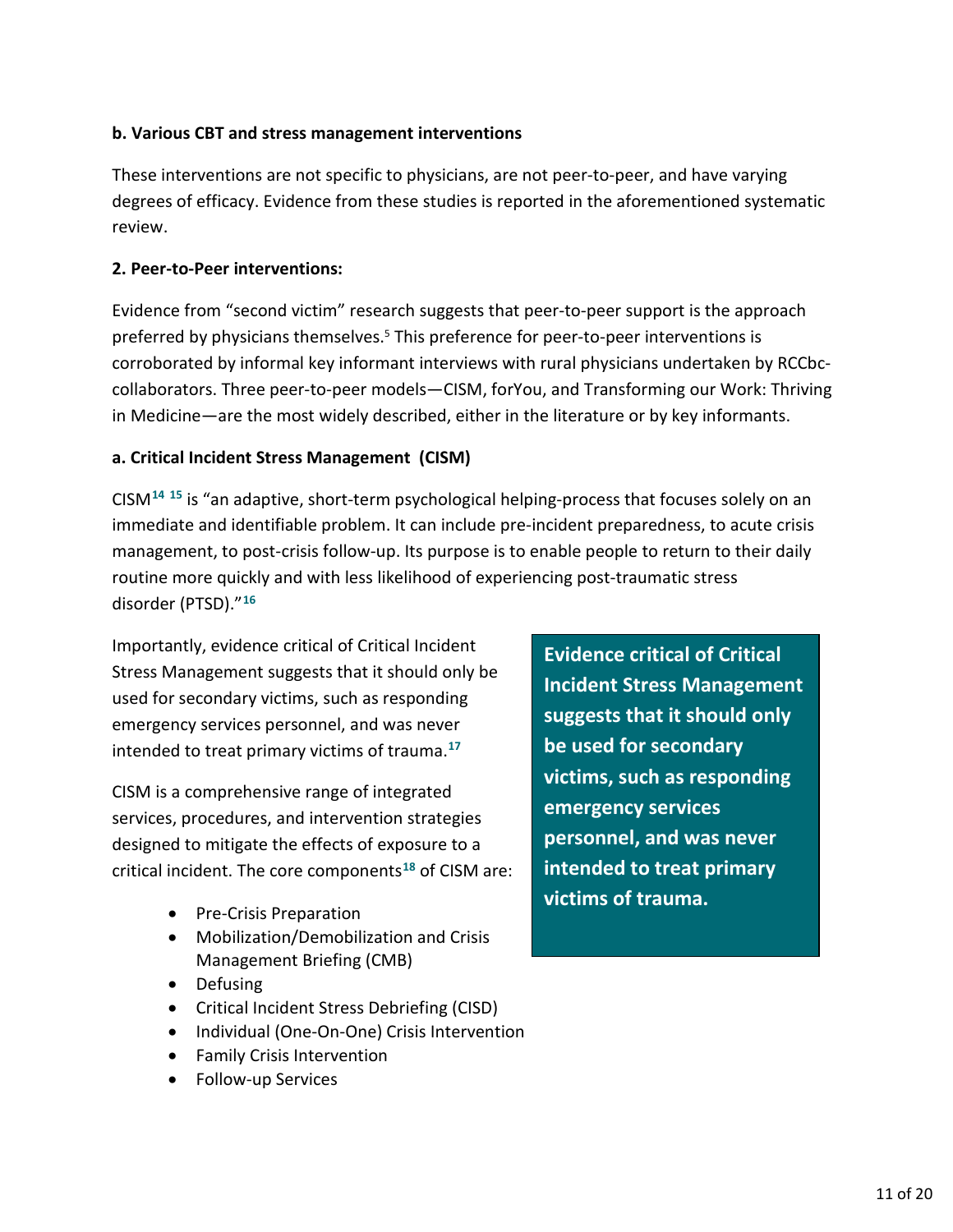CISD**[19](#page-16-8) [20](#page-16-9)**, a component of CISM, was originally developed by Dr. Jeffrey Mitchell in 1974 to ease the acute stress responses of emergency workers. A critical incident is any event faced by emergency service personnel that may cause strong emotional reactions that could interfere with their ability to function. CISD hopes that immediate intervention following a traumatic event will eliminate or at least reduce delayed stress reactions.

CISM is used by a number of organizations, including North Shore Rescue**[21](#page-17-0)**; BC Search and Rescue Association (BCSARRA)**[22](#page-17-1)**; Royal Canadian Marine Search and Rescue (RCM-SR)**[23](#page-17-2)**; Canadian Border Services Agenc[y18;](#page-10-0) Vancouver Fire Rescue Service;**[24](#page-17-3)**Vancouver Coastal Health/Providence Health Employee and Family Assistance Program (EFAP); **[25](#page-17-4)** and STARS (Shock Trauma Air Rescue Service).<sup>[26](#page-17-5)</sup> For example, North Shore Rescue, Whistler Search and Rescue, Coquitlam Search and Rescue, and BCSARRA have all been using CISM since 2007. Run by trained search-and-rescue members, or individuals with related agencies who have received CISM training, this peer-to-peer support is seen as valuable because, "The days when you would 'finish up the call and go home' are over". "These are fellow members that know each other really well. It's much easier to phone somebody and say 'Hey that call today was really disturbing. I think we should talk about it.'" Aspects of CISM, such as "diffusions" are a requisite part of the most serious calls, such as body recoveries, because, "You have to do it; the same way you have to put away your gear at the end of the call. We have to clean things, and we have to make our minds clean again."**[27](#page-17-6)**

The Justice Institute of BC**[28](#page-17-7)** offers 14-day courses in CISM. "Courses in this certificate are open to individuals from a broad range of occupations and professions who may be required to provide or manage debriefing services following a critical incident. The certificate might be of specific interest to human resources, first responders such as firefighters, paramedics, law enforcement, front line responders such as emergency social services, crisis intervention, victim services, health care workers such as nurses, doctors, and child welfare workers." CISM training is also offered by other organizations.**[29](#page-17-8)**

# **b. forYou Second Victim Support Team at University of Missouri Health Care System (MUHC)[30](#page-17-9)**

The forYOU team is a group of University of Missouri Health clinicians who have been selected and trained in crisis support and stress management. The team includes volunteers from a variety of disciplines throughout MU Health. YouMatter**[31](#page-17-10)** is another program at Nationwide Children's Hospital that replicates forYou.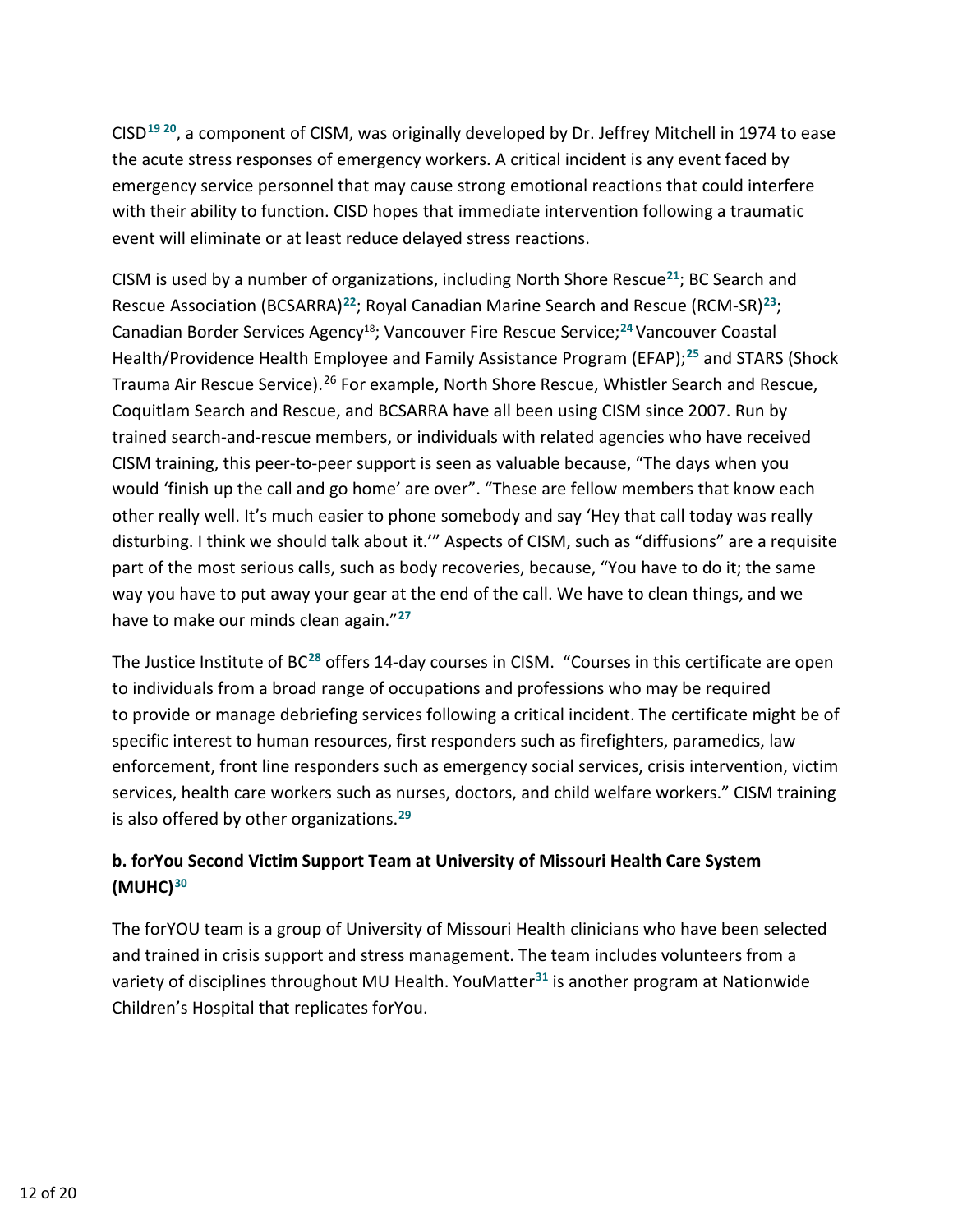The forYou team provides the following**[32](#page-18-0)**:

- "emotional first aid" to staff who have been involved in unanticipated or stressful events.
- one-on-one peer support and explores the staff member's normal reactions and feelings that often occur after a stressful or traumatic event.
- a "safe zone" for the second victim to express thoughts and reactions to enhance coping.
- employee assurance that he or she is experiencing a normal reaction.
- <span id="page-12-0"></span>• assurance that information shared is strictly confidential.

The forYou model uses the Scott Three-tiered Interventional Model of Support**[33](#page-18-1) [34](#page-18-2) [35](#page-18-3)**

- Tier 1 consists of local unit/department support, providing one-on-one reassurance to second victims.
- Tier 2 consists of trained peer supporters, the patient safety team, and risk management activation if the second victim requires further assistance.
- Tier 3 results in expedited referral to ensure availability of professional support/guidance as needed (employee assistance program, chaplain, social work, clinical psychologist).

## **c. Transforming Our Work: Thriving in Medicine**

This is a "2-day workshop focused on themes such as maintaining a healthy professional practice, reinforcing communication skills between colleagues, and defining the unique characteristics of medical culture that predispose physicians towards professional burnout."**[36](#page-18-4)** At the end of this one-of-a-kind workshop, participants leave with a personalized plan, applicable now, in their own practice. The workshop was developed by Tandi Wilkinson MD and co-facilitated with Lee-Anne Laverty MD.

# **d. RISE (Resilience In Stressful Events)[37](#page-18-5) [38](#page-18-6)**

The RISE program is another "second victim" model at John Hopkins University. RISE comprises a multidisciplinary peer responder team that has volunteered to support second victims when an unanticipated patient-related event occurs. Peer supporters receive one day of training.**[39](#page-18-7)**

## **e. BC Physician Health Program**

This BC-specific program provides "discreet, private support through experienced program physicians and/or extensive network of counselors, therapists, and coaches. In addition to features such as a 24/7 confidential helpline, comprehensive health assessment, short-term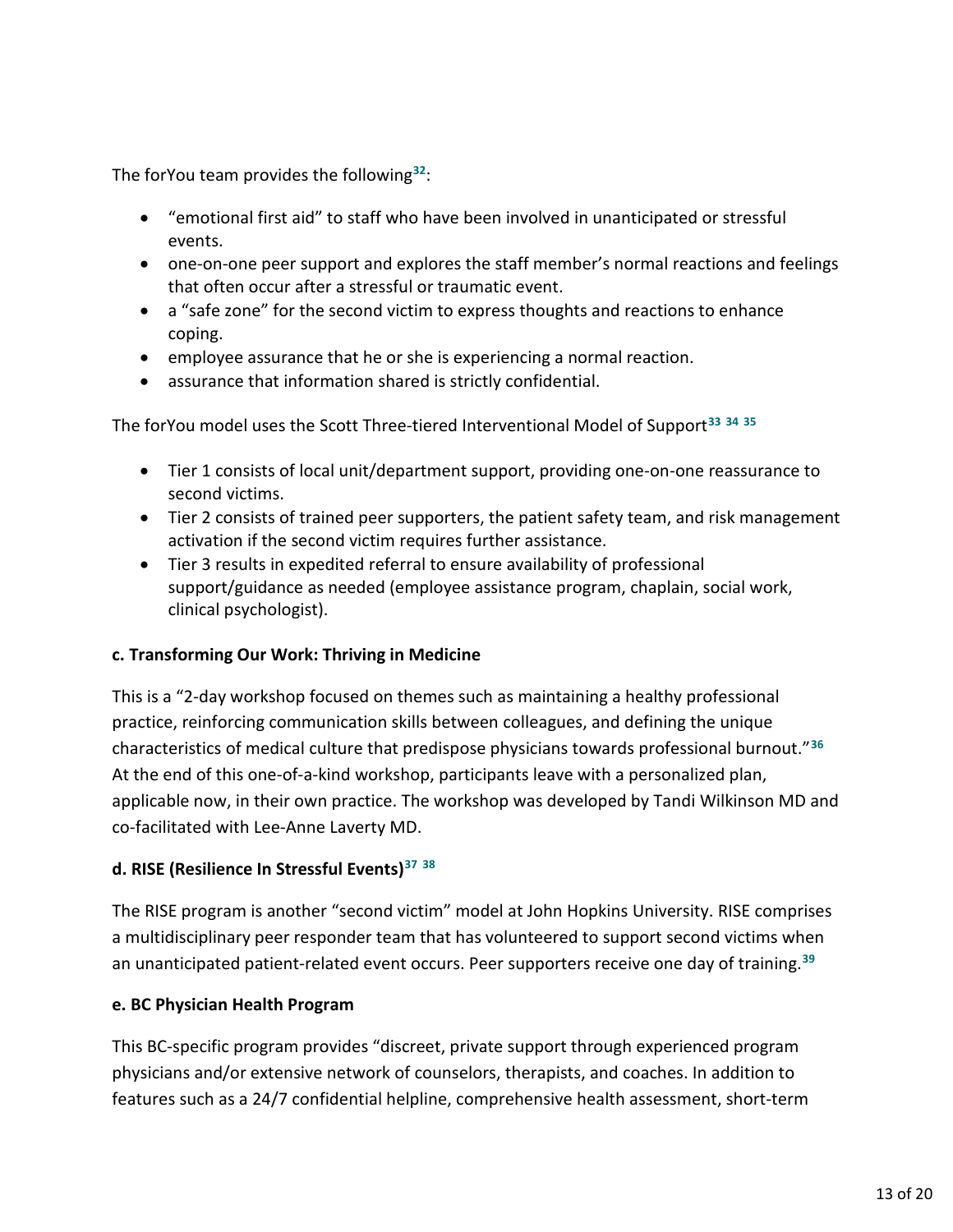counseling and coaching, connection to a family physician, there is also an option for peer-topeer help from a physician colleague. There is no peer-reviewed evidence on the efficacy of this program.**[40](#page-18-8)**

## **f. Canadian Association of Emergency Physicians (CAEP)**

CAEP is piloting a modified version of CISM, involving a simplified format for conducting a 10-15 minute peer-to-peer debriefing/defusion session in the emergency department. Although this workshop has only been performed once on residents, there are plans to develop an app that leads facilitators through the debriefing process.**[41](#page-18-9)**

## <span id="page-13-0"></span>**VI. Discussion**

Evidence is strong that single-session psychological debriefing should not be used for people exposed recently to a traumatic event as an intervention to reduce the risk of post-traumatic stress, anxiety, or depressive symptoms. The GRADE**[42](#page-19-0)** strength of this recommendation is classified as "strong"[.9](#page-5-2) [10](#page-5-3)

There is an absence of well-controlled studies on effective multiple-session, early intervention/rapid response, models to support physicians in rural and remote practice who have been exposed to work-related emotional trauma while caring for patients.

However, evidence from key informants, qualitative research, and non-comparator cohort studies offers some insight into potentially effective early intervention/rapid response models to support physicians in rural and remote practice who have been exposed to work-related emotional trauma while caring for patients.

Given the evidence that physicians prefer peer-to-peer interventions to process work-related traumatic experiences, three models emerge as the most promising interventions suitable for effective, evidence-based, early intervention/rapid response to support physicians in rural and remote practice who have been exposed to work-related emotional trauma while caring for patients potentially predisposing them to adverse effects, such as the occupational phenomena of "burnout" or "second victim"<sup>4</sup>:

- (1) **CISM** is the most widely used model for providing support to those who have been involved in a potentially trauma-inducing event while providing patient care. It may be the best model (whether ad-hoc or routinized) to meet the needs of rural/remote physicians.
- (2) **forYou**, MUHC's program, may be most appropriate for those working in institutions/hospitals with the capacity to support a dedicated in-hospital "second victim" team, purposefully embedded<sup>33</sup> in high-risk clinical areas, (such as intensive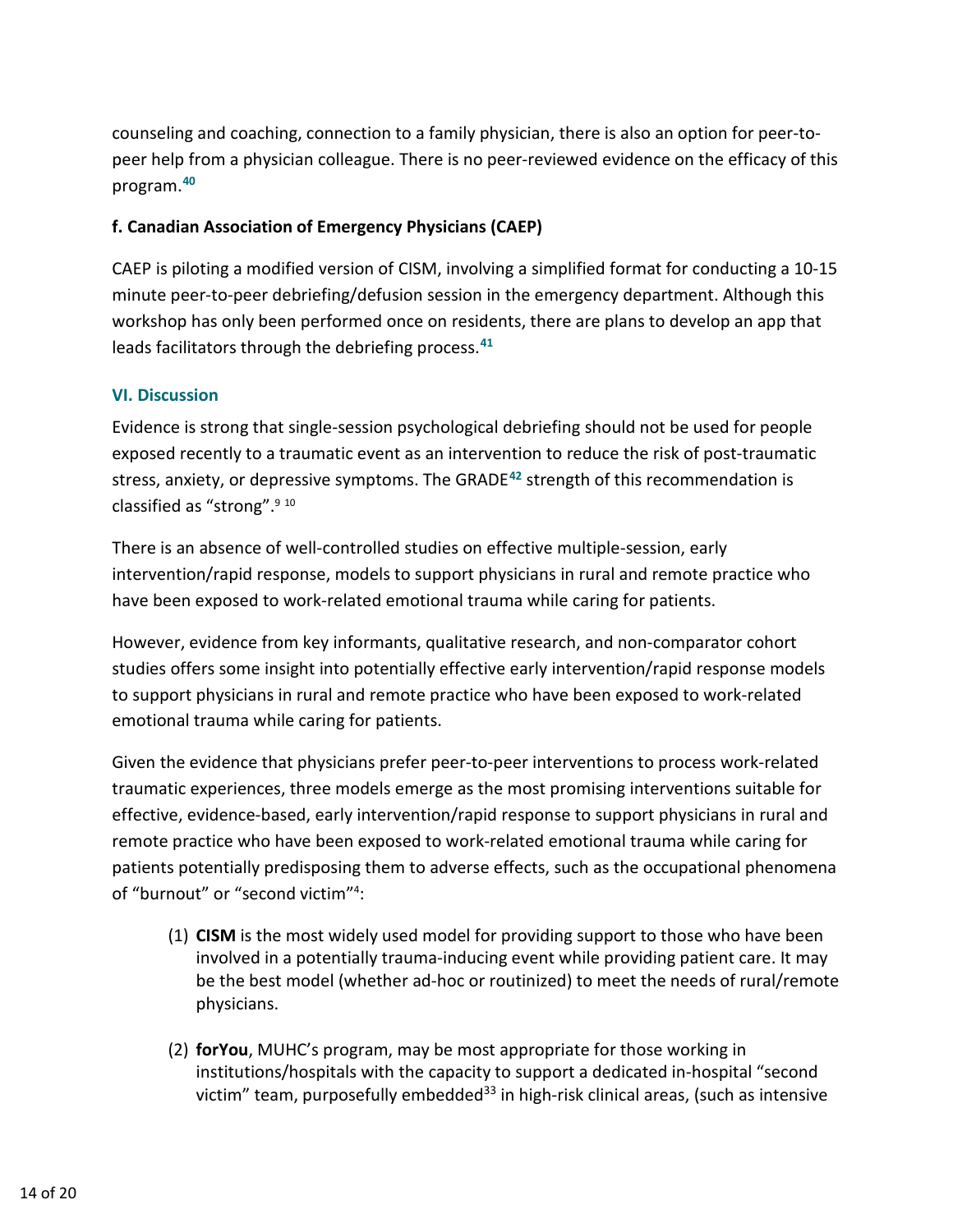care units or operating rooms), as well as on high-risk clinical teams (such as rapid response teams, code blue teams, and palliative care teams).

(3) **Transforming Our Work: Thriving in Medicine**, is a promising intervention, with anecdotal evidence of positive outcomes reported by participants and facilitators; more evidence would be needed to recommend this program as the primary intervention to support.

### **VII. Conclusion**

CISM is the most widely used and tested peer-to-peer multi-session model for providing support to those who have been involved in potentially traumainducing events while providing patient care. CISM may, therefore, be the best model (whether used adhoc or routinized) to meet the needs of rural/remote physicians. Other programs based on the "second victim" paradigm, such as forYou, YouMatter, and RISE, may be effective, but less suitable for rural and remote physicians given that this model, as implemented, relies on a dedicated in-hospital

<span id="page-14-0"></span>**CISM is the most widely used and tested peer-to-peer multi-session model for providing support to those who have been involved in potentially trauma-inducing events while providing patient care.**

"second victim" team. With further refinement and increased capacity to train peers, Transforming Our Work may be a helpful intervention. A bespoke hybrid model, tailored to the unique circumstances of rural and remote physicians, might also be considered, but validating the requisite tools and techniques would involve considerable time and resources as compared to implementing an existing program.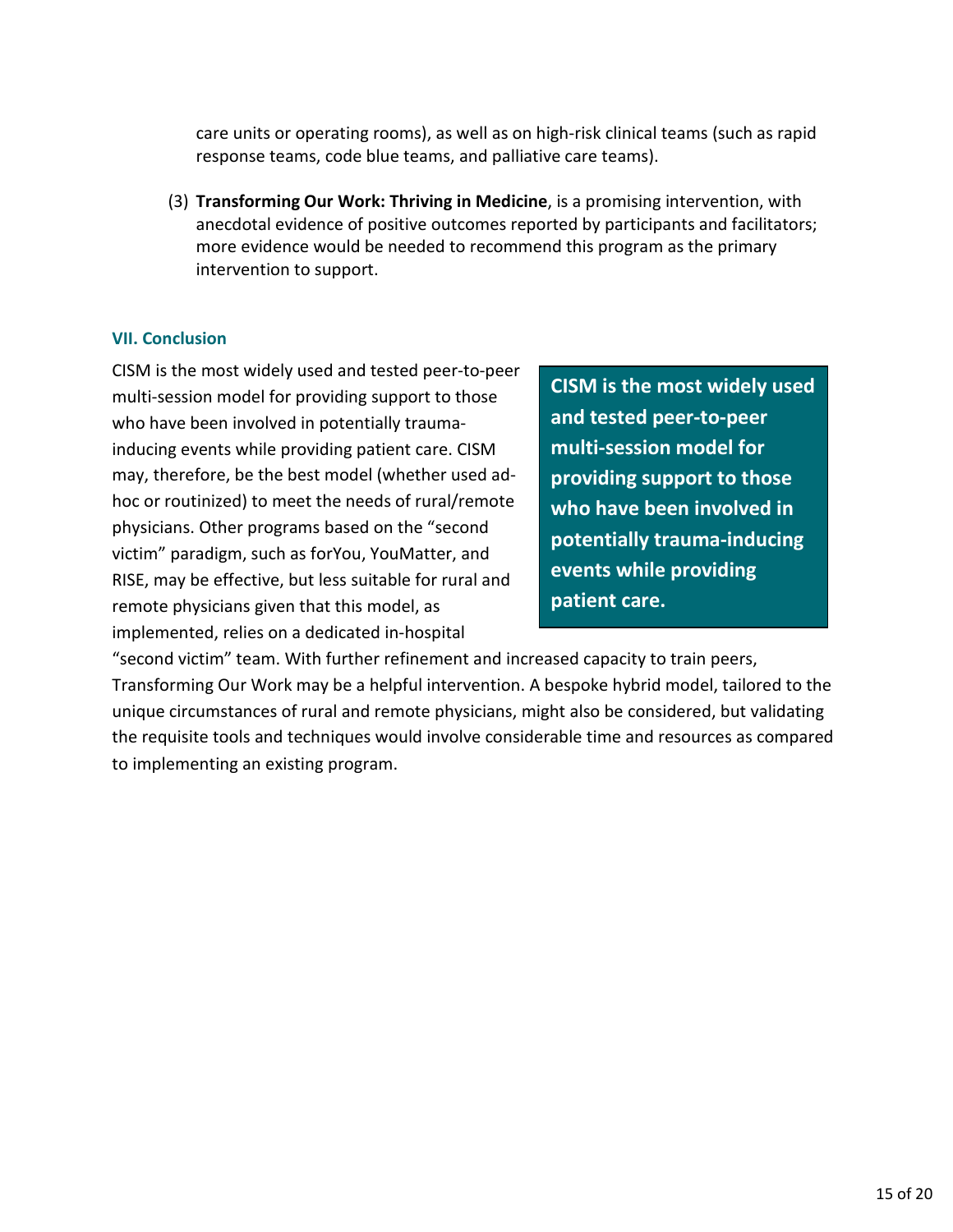### <span id="page-15-0"></span>**VIII. References**

<span id="page-15-1"></span>1 Bodenheimer T, Sinsky C. From Triple to Quadruple Aim: Care of the Patient Requires Care of the Provider. Ann Fam Med. 2014 Nov 1;12(6):573–6. Available from: <http://www.annfammed.org/content/12/6/573.abstract>

<span id="page-15-2"></span>2 Sikka R, Morath JM, Leape L. The quadruple aim: Care, health, cost and meaning in work. BMJ Qual Saf. 2015;24:608–10. Available from:<https://qualitysafety.bmj.com/content/24/10/608>

<span id="page-15-3"></span>3 Marquis E. Internal Briefing Note. High Acuity/Low Volume Rural Transport Support. Rural Issues Committee, Doctors of BC; May 10, 2019.

<span id="page-15-4"></span>4 World Health Organization. Burn-out an "occupational phenomenon": International Classification of Diseases. 2019 [cited 2019 Sep 23]. Available from: [https://www.who.int/mental\\_health/evidence/burn-out/en/](https://www.who.int/mental_health/evidence/burn-out/en/)

<span id="page-15-5"></span>5 Burlison JD, Scott SD, Browne EK, Thompson SG, Hoffman JM. The Second Victim Experience and Support Tool: Validation of an Organizational Resource for Assessing Second Victim Effects and the Quality of Support Resources. J Patient Saf. 2017 Jun;13(2):93–102. [cited 2019 Sep 23]. Available from:<https://www.ncbi.nlm.nih.gov/pmc/articles/PMC4342309/>

<span id="page-15-6"></span>6 Clarkson MD, Haskell H, Hemmelgarn C, Skolnik PJ. Abandon the term "second victim." BMJ. 2019;364:1233. [cited 2019 Sep 23]. Available from: <https://www.bmj.com/content/364/bmj.l1233>

<span id="page-15-7"></span>7 Card AJ. Physician burnout: Resilience training is only part of the solution. Ann Fam Med. 2018;May/June(16):267–270. [cited 2019 Sep 23]. Available from: <http://www.annfammed.org/citmgr?gca=annalsfm%3B16%2F3%2F267>

<span id="page-15-8"></span>8 Roberts NP, Kitchiner NJ, Kenardy J, Bisson J. Multiple session early psychological interventions for the prevention of post-traumatic stress disorder. Cochrane Database Syst Rev. August 9, 2019: Issue 8, Article No. CD006869 (8). [cited 2019 Sep 23]. Available from: <https://www.cochranelibrary.com/cdsr/doi/10.1002/14651858.CD006869.pub3/full>

<span id="page-15-9"></span>9 World Health Organization. Mental Health Gap Action Programme (mhGAP). Psychological debriefing in people exposed to a recent traumatic event. Q5: Is psychological debriefing better (more effective than/as safe as) than no intervention in people exposed to a recent traumatic event? 2012. [cited 2019 Sep 23]. Available from:

[https://www.who.int/mental\\_health/mhgap/evidence/resource/other\\_complaints\\_q5.pdf](https://www.who.int/mental_health/mhgap/evidence/resource/other_complaints_q5.pdf)

<span id="page-15-10"></span>10 Bailes G. Review: A brief psychological intervention (debriefing) is ineffective in preventing post-traumatic stress disorder: Commentary. BMJ Evidence-Based Mental Health. 1998. [cited 2019 Sep 23]. Available from:<https://ebmh.bmj.com/content/1/4/118>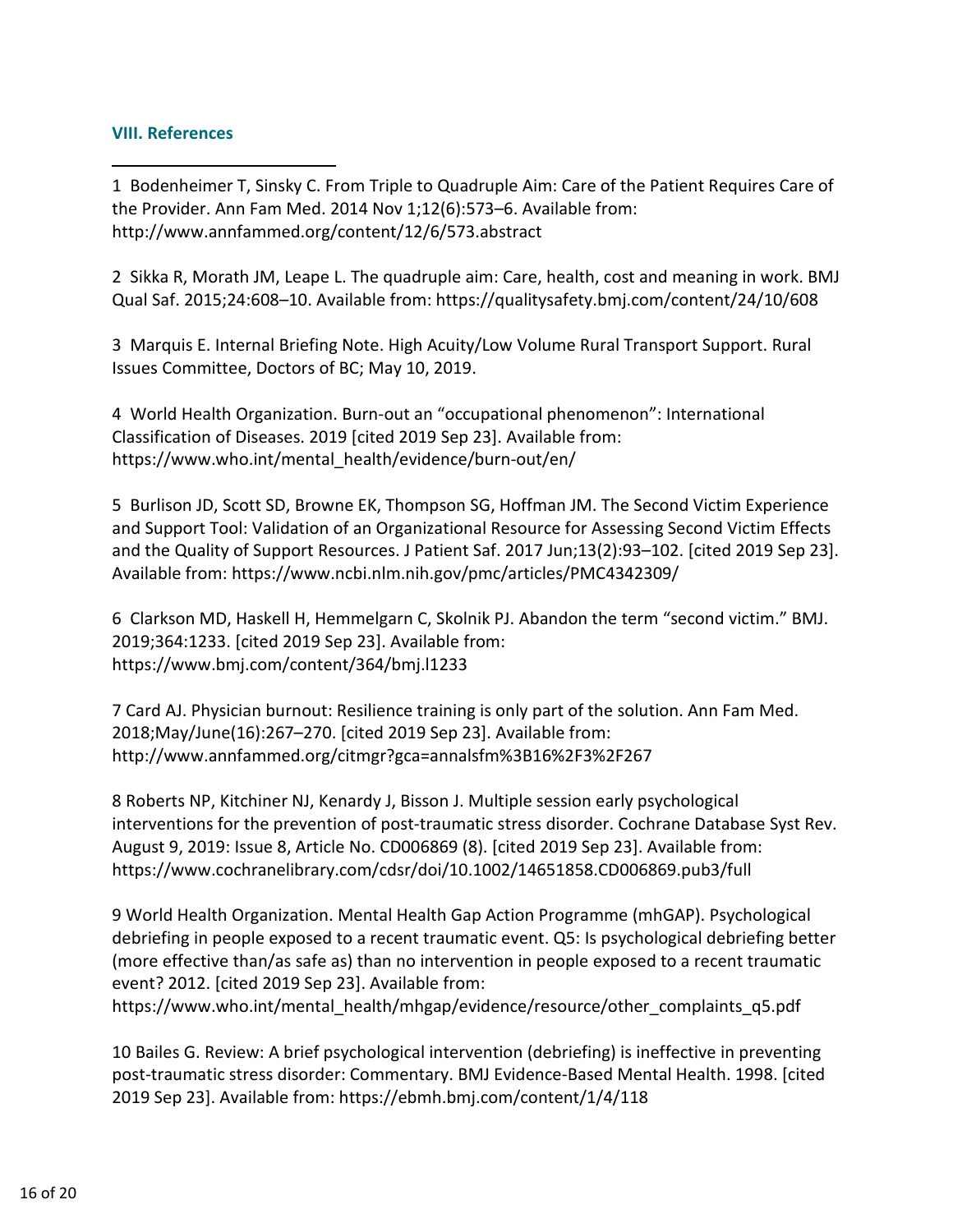<span id="page-16-0"></span>11 European Society for Traumatic Studies. [Internet]. DSM IV Posttraumatic Stress Disorder Diagnostic Features. [cited 2019 Sep 23]. Available from: [https://estss.org/learn-about](https://estss.org/learn-about-trauma/dsm-iv-ptsd-diagnostic-features/)[trauma/dsm-iv-ptsd-diagnostic-features/](https://estss.org/learn-about-trauma/dsm-iv-ptsd-diagnostic-features/)

<span id="page-16-1"></span>12 Roberts NP. Email Correspondence Aug 27-28, 2019. Consultant Clinical Psychologist & Honorary Senior Research Fellow; Traumatic Stress Service, Division of Psychological Medicine and Clinical Neurosciences, Cardiff University, UK, member of Cardiff University's Traumatic Stress Research Group; Associate Editor: European Journal of Psychotraumatology.

<span id="page-16-2"></span>13 Physician Mental Health Resources [Internet]. McMaster University Physician Wellness. 2019. [cited 2019 Sep 23]. Available from: [https://fhs.mcmaster.ca/wellness/physician\\_mental\\_health\\_resources.html](https://fhs.mcmaster.ca/wellness/physician_mental_health_resources.html)

<span id="page-16-3"></span>14 International Critical Incident Stress Foundation, Inc. [cited 2019 Sep 23]. Available from: <https://icisf.org/>

<span id="page-16-4"></span>15 Everly GS, Mitchell JT. A Primer On Critical Incident Stress Management (CISM). 1997 [cited 2019 Sep 23]. Available from: [https://icisf.org/a-primer-on-critical-incident-stress](https://icisf.org/a-primer-on-critical-incident-stress-management-cism/)[management-cism/](https://icisf.org/a-primer-on-critical-incident-stress-management-cism/)

<span id="page-16-5"></span>16 Wikipedia. Critical incident stress management. [cited 2019 Sep 23]. Available from: [https://en.wikipedia.org/wiki/Critical\\_incident\\_stress\\_management](https://en.wikipedia.org/wiki/Critical_incident_stress_management)

<span id="page-16-6"></span>17 Jacobs J, Horne-Moyer HL, Jones R. The effectiveness of critical incident stress debriefing with primary and secondary trauma victims. Int J Emerg Ment Health. 2004;6(1):5–14. [cited 2019 Sep 23]. Available from:<https://www.ncbi.nlm.nih.gov/pubmed/15131998>

<span id="page-16-7"></span>18 Canadian Border Services Agency, Pacific Region. Critical Incident Stress Management (CISM) Program, Mass Event Response Plan. 2006 [cited 2019 Sep 23]. Available from: [https://cpa.ca/cpasite/UserFiles/Documents/sections/Extremism and](https://cpa.ca/cpasite/UserFiles/Documents/sections/Extremism%20and%20Terrorism/Resources/CISM_MASS_EVENT_B.pdf)  [Terrorism/Resources/CISM\\_MASS\\_EVENT\\_B.pdf](https://cpa.ca/cpasite/UserFiles/Documents/sections/Extremism%20and%20Terrorism/Resources/CISM_MASS_EVENT_B.pdf)

<span id="page-16-8"></span>19 Bowes K, Fikowski J, O'Neill M. Critical Incident Stress Debriefing. Visions J [Internet]. 2007;3(3):7. [cited 2019 Sep 23]. Available from: [https://www.heretohelp.bc.ca/visions/trauma-and-victimization-vol3/critical-incident-stress](https://www.heretohelp.bc.ca/visions/trauma-and-victimization-vol3/critical-incident-stress-debriefing)[debriefing](https://www.heretohelp.bc.ca/visions/trauma-and-victimization-vol3/critical-incident-stress-debriefing)

<span id="page-16-9"></span>20 Mitchell JT. Critical Incident Stress Debriefing (CISD). [cited 2019 Sep 23]. Available from: <http://www.info-trauma.org/flash/media-f/mitchellCriticalIncidentStressDebriefing.pdf>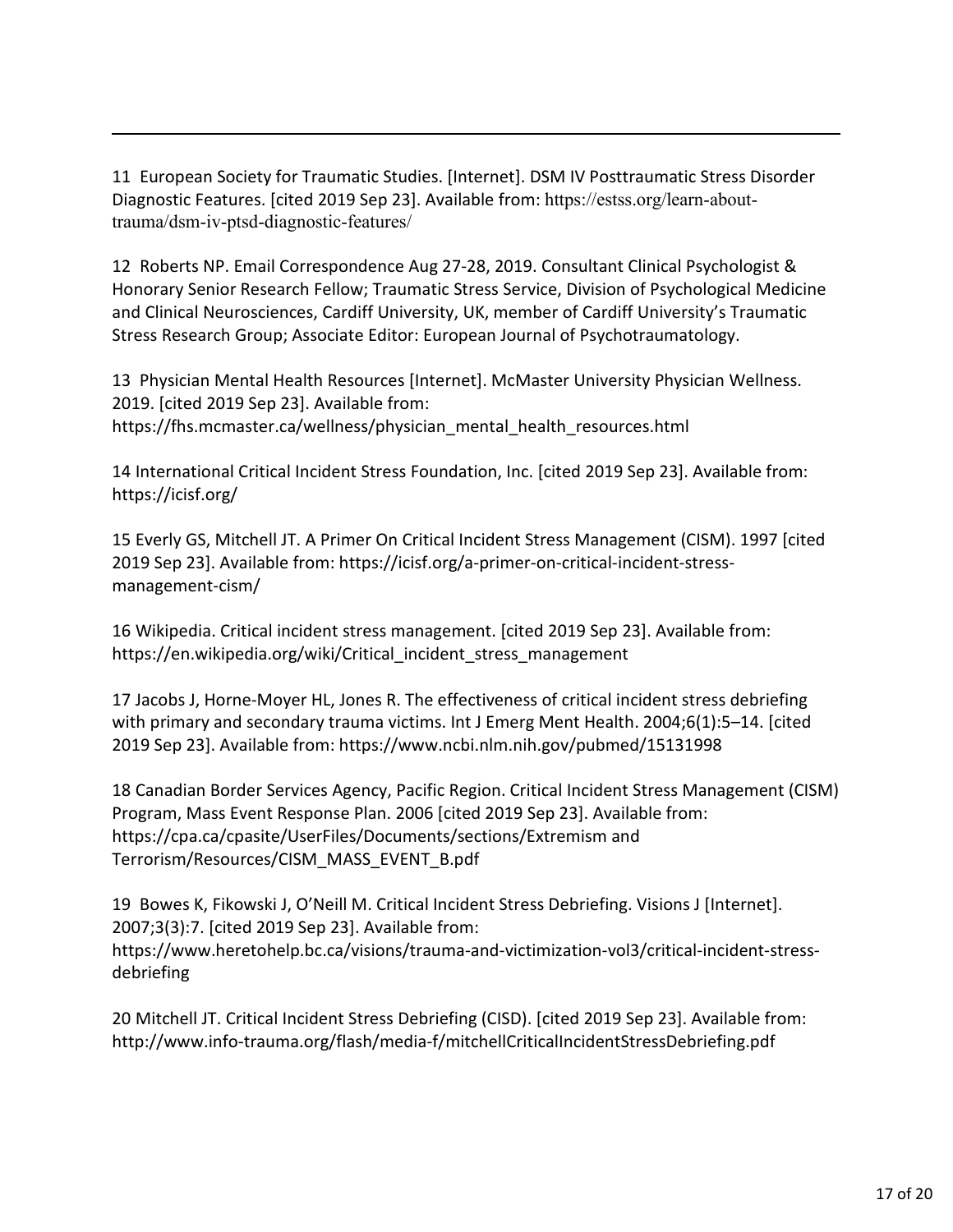<span id="page-17-0"></span>21 Miller G. Key Informant Interview Aug 8, 2019. North Shore Rescue, North Vancouver, BC [cited 2019 Sep 23]. Available from: [https://www.northshorerescue.com](https://www.northshorerescue.com/)

<span id="page-17-1"></span>22 BC Search and Rescue Association (BCSARA). Successful CISM Training Weekend. 2014 [cited 2019 Sep 23]. Available from: [https://www.bcsara.com/2014/11/successful-cism-training](https://www.bcsara.com/2014/11/successful-cism-training-weekend/)[weekend/](https://www.bcsara.com/2014/11/successful-cism-training-weekend/)

<span id="page-17-2"></span>23 Justice Institute of British Columbia Centre for Counselling & Community Safety. Customized Training, Royal Canadian Marine Search and Rescue. 2019. [cited 2019 Sep 23]. Available from: [https://www.jibc.ca/programs-courses/schools-departments/school-health-community-social](https://www.jibc.ca/programs-courses/schools-departments/school-health-community-social-justice/centre-counselling-community-safety/customized-training)[justice/centre-counselling-community-safety/customized-training](https://www.jibc.ca/programs-courses/schools-departments/school-health-community-social-justice/centre-counselling-community-safety/customized-training)

<span id="page-17-3"></span>24 Vancouver Fire Rescue Services CISM. Fire Fighter Critical Incident Stress. [cited 2019 Sep 23]. Available from:<http://www.vancouvercism.com/home.html>

<span id="page-17-4"></span>25 Employee and Family Assistance Program. Critical Incident Stress Management (CISM) 2012. [cited 2019 Sep 23]. Available from:<http://www.efap.ca/services/critical-incident.htm>

<span id="page-17-5"></span>26 Armstrong JN. Key Informant Interview Sept 6, 2019. Shock Trauma Air Rescue Society (STARS). Available from: [https://stars.ca](https://stars.ca/)

<span id="page-17-6"></span>27 Barde J. Whistler Search and Rescue working to safeguard mental health of volunteers. Pique. 2019 Apr 13;36. [cited 2019 Sep 23]. Available from: [https://www.piquenewsmagazine.com/whistler/whistler-search-and-rescue-working-to](https://www.piquenewsmagazine.com/whistler/whistler-search-and-rescue-working-to-safeguard-mental-health-of-volunteers/Content?oid=13658056)[safeguard-mental-health-of-volunteers/Content?oid=13658056](https://www.piquenewsmagazine.com/whistler/whistler-search-and-rescue-working-to-safeguard-mental-health-of-volunteers/Content?oid=13658056)

<span id="page-17-7"></span>28 Justice Institute of British Columbia, Centre for Counselling & Community Safety. Critical Incident Stress Management Training. [cited 2019 Sep 23]. Available from: [https://www.jibc.ca/programs-courses/schools-departments/school-health-community-social](https://www.jibc.ca/programs-courses/schools-departments/school-health-community-social-justice/centre-counselling-community-safety/programs/critical-incident-stress-management)[justice/centre-counselling-community-safety/programs/critical-incident-stress-management](https://www.jibc.ca/programs-courses/schools-departments/school-health-community-social-justice/centre-counselling-community-safety/programs/critical-incident-stress-management)

<span id="page-17-8"></span>29 Langer R. International Critical Incident Stress Foundation. Critical Incident Stress Management. [cited 2019 Sep 23]. Available from: http://www.aema.alberta.ca/documents/PL2\_LANGER\_CISM.pdf

<span id="page-17-9"></span>30 University of Missouri Health System, ForYOU Team Institute. Second Victim Peer Support Training. 2018 [cited 2019 Sep 23]. Available from: https://www.muhealth.org/sites/default/files/RegistrationTraining.pdf

<span id="page-17-10"></span>31 Krzan K, Merandi J, Morvay S, Mirtallo J. Implementation of a "second victim" program in a pediatric hospital. Am J Heal Syst Pharmacol. 2015;72(7):563–7. [cited 2019 Sep 23]. Available from[: https://doi.org/10.2146/ajhp140650](https://doi.org/10.2146/ajhp140650)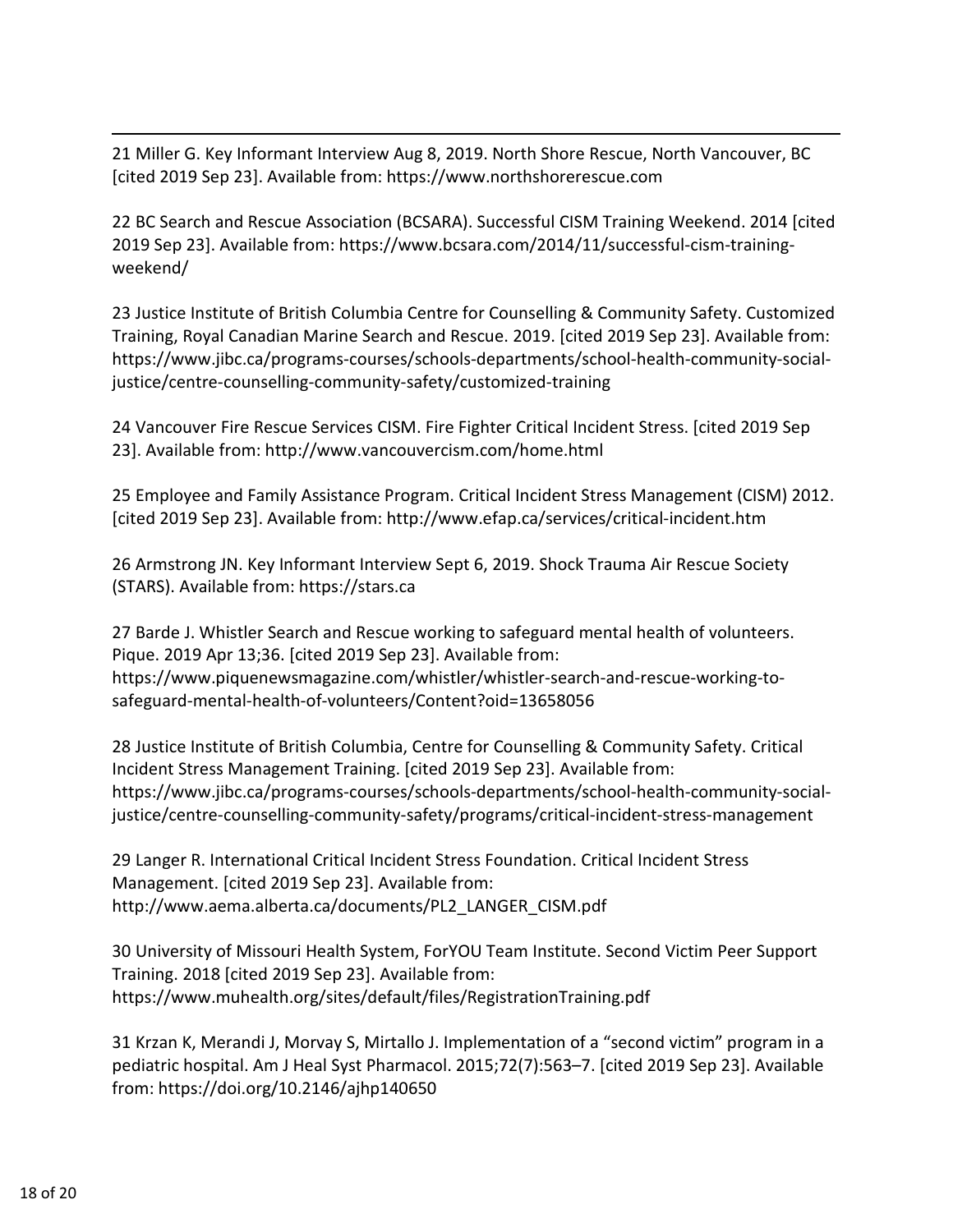<span id="page-18-0"></span>32 University of Missouri Employee Assistance. ForYou Team Brochure. [cited 2019 Sep 23]. Available from: [https://www.muhealth.org/sites/default/files/forYOUstaff\\_brochure.pdf](https://www.muhealth.org/sites/default/files/forYOUstaff_brochure.pdf)

<span id="page-18-1"></span>33 Scott SD. The Second Victim Phenomenon: A Harsh Reality of Health Care Professions. Patient Safety Network Perspectives on Safety. Vol. May, 2011. [cited 2019 Sep 23]. Available from[: https://www.ncbi.nlm.nih.gov/pubmed/20480757](https://www.ncbi.nlm.nih.gov/pubmed/20480757)

<span id="page-18-2"></span>34 Scott SD, Hirschinger LE, Cox KR, McCoig M, Hahn-Cover K, Epperly KM, et al. Caring for our own: Deploying a systemwide second victim rapid response team. Jt Comm J Qual Patient Saf [Internet]. 2010;36(5):233–40. [cited 2019 Sep 23]. Available from: [https://www.jointcommissionjournal.com/article/S1553-7250\(10\)36038-7/abstract](https://www.jointcommissionjournal.com/article/S1553-7250(10)36038-7/abstract)

<span id="page-18-3"></span>35 Medically Induced Trauma Support Services (MITTSS). Medically Induced Trauma Support Tools, ForYOU Team Guidelines. [cited 2019 Sep 23]. Available from: [http://www.mitsstools.org/uploads/3/7/7/6/3776466/foryou\\_team\\_guidelines.pdf](http://www.mitsstools.org/uploads/3/7/7/6/3776466/foryou_team_guidelines.pdf)

<span id="page-18-4"></span>36 Wilkinson T. Transforming our Work: Thriving in Medicine [Internet]. 2019 [cited 2019 Sep 24]. Available from: [https://www.eventbrite.ca/e/transforming-our-work-thriving-in-medicine](https://www.eventbrite.ca/e/transforming-our-work-thriving-in-medicine-kimberley-bc-tickets-55230686470%23)[kimberley-bc-tickets-55230686470#](https://www.eventbrite.ca/e/transforming-our-work-thriving-in-medicine-kimberley-bc-tickets-55230686470%23)

<span id="page-18-5"></span>37 Edrees H, Connors C, Paine L, Norvell M, Taylor H, Wu AW. Implementing the RISE second victim support programme at the Johns Hopkins Hospital: a case study. BMJ Open. 2016 Sep 1;6(9):e011708. Available from:<http://bmjopen.bmj.com/content/6/9/e011708.abstract>

<span id="page-18-6"></span>38 Johns Hopkins Medicine Healthcare Solutions. Resilience in Stressful Events (RISE) [Internet]. [cited 2019 Sep 23]. Available from: [https://www.johnshopkinssolutions.com/solution/rise](https://www.johnshopkinssolutions.com/solution/rise-peer-support-for-caregivers-in-distress/)[peer-support-for-caregivers-in-distress/](https://www.johnshopkinssolutions.com/solution/rise-peer-support-for-caregivers-in-distress/)

<span id="page-18-7"></span>39 Johns Hopkins Medicine, Armstrong Institute for Patient Safety and Quality. Caring for the Caregiver: The RISE Program. [cited 2019 Sep 23]. Available from: [https://www.hopkinsmedicine.org/armstrong\\_institute/training\\_services/workshops/Caring\\_fo](https://www.hopkinsmedicine.org/armstrong_institute/training_services/workshops/Caring_for_the_Caregiver/index.html) [r\\_the\\_Caregiver/index.html](https://www.hopkinsmedicine.org/armstrong_institute/training_services/workshops/Caring_for_the_Caregiver/index.html)

<span id="page-18-8"></span>40 Physician Health Program of British Columbia. How we can help. [cited 2019 Sep 23]. Available from:<https://www.physicianhealth.com/how-we-can-help/services-for-physicians>

<span id="page-18-9"></span>41 Dixon A. Critical Incident Stress Management [Internet]. Canadian Association of Emergency Physicians (CAEP). [cited 2019 Sep 23]. Available from: [https://canadiem.org/caep-fei-critical](https://canadiem.org/caep-fei-critical-incident-stress-management)[incident-stress-management/](https://canadiem.org/caep-fei-critical-incident-stress-management)